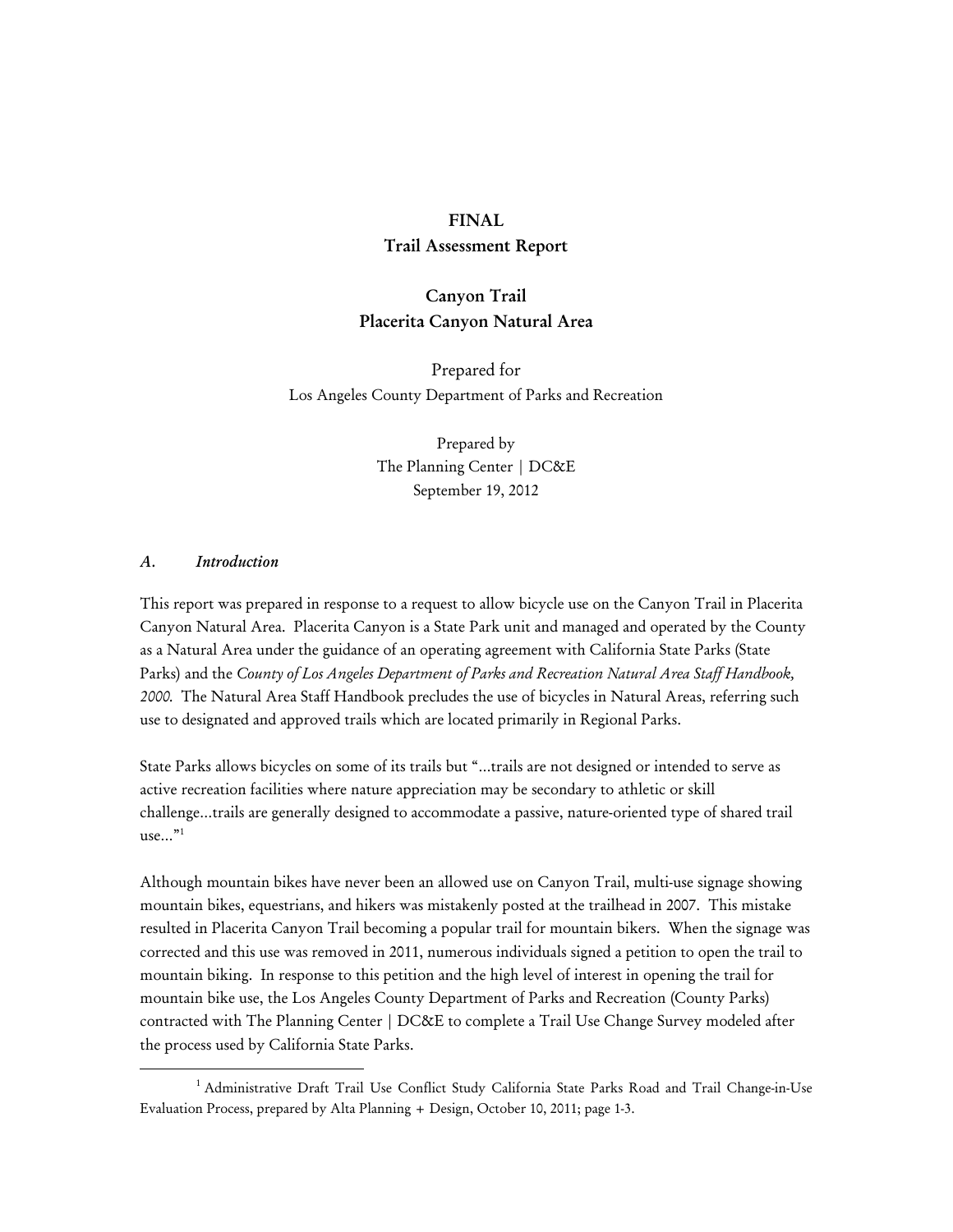The Trail Use Change evaluation process provides an objective process for evaluating the current conditions of a trail and determining whether additional uses are appropriate. The process and survey forms used by the County are almost identical to that used by State Parks, although the County's survey forms have been modified slightly to reflect County standards and classification systems. The process consists of completion of detailed trail logs that document existing conditions and assess sustainability under current usage; completion of detailed action logs that recommend improvements necessary to create a sustainable trail for existing and/or additional uses; completion of the Trail Use Change Survey evaluation form; and recommendations reports. This process is designed to objectively evaluate change in use proposals according to the following seven criteria:

- ♦ Existing conditions
- ♦ Compatibility for multi-user trails
- ♦ Effects to trail circulation patterns within the Park
- ♦ Effects to trail user safety
- ♦ Effects to trail sustainability
- ♦ Effects or impacts to the Natural and Cultural Resources
- ♦ Effects or impacts to the facility maintenance and operational costs

State Parks' provided training for County Staff and The Planning Center | DC&E on use of the Trail Use Change process, using the Canyon Trail as an example. On February 15 and 16, 2012, State Parks provided training and assisted in the completion of a field review, initiation of trail logs and action logs, and initial evaluation using the Trail Use Change Survey. The Trail Use Change Survey was filled out by a review team consisting of the consultant team and County staff members that participated in the field review and/or are knowledgeable about current trail conditions. The review team included: Karl Knapp and Brad Michalk from State Parks; Lorrie Bradley, Stephen Copley, Dwight LaCroix, and Ralph Beltran from LA County; and Melissa Erikson, Isby Fleischmann, and Isabelle Minn from The Planning Center | DC&E. The Planning Center | DC&E conducted additional field work to complete the trail logs on March 5 and 6, 2012 and finalized the evaluation based on additional coordination with the review team.

The possible outcomes of the Trail Use Change process include allowing mountain bike use; allowing mountain bike use with conditions and/or improvements; allowing partial mountain bike use; allowing partial mountain bike use with conditions and/or improvements; not allowing mountain bike use; and potentially removing other uses and/or closing the trail.

# *B. Summary of Existing Trail Conditions*

Canyon Trail, per trail signage is a 1.85 mile trail that connects from the Placerita Canyon Nature Center to the Walker Ranch Staging Area; 1.65 miles of trail were logged in the field. A picnic area, restrooms, and the trailheads for Los Pinetos Trail and the Waterfall Trail are located at this staging area. The trail generally follows Placerita Creek, with some segments utilizing an old road bed that has been severely narrowed from erosion. The western portion of the trail is generally in fairly good condition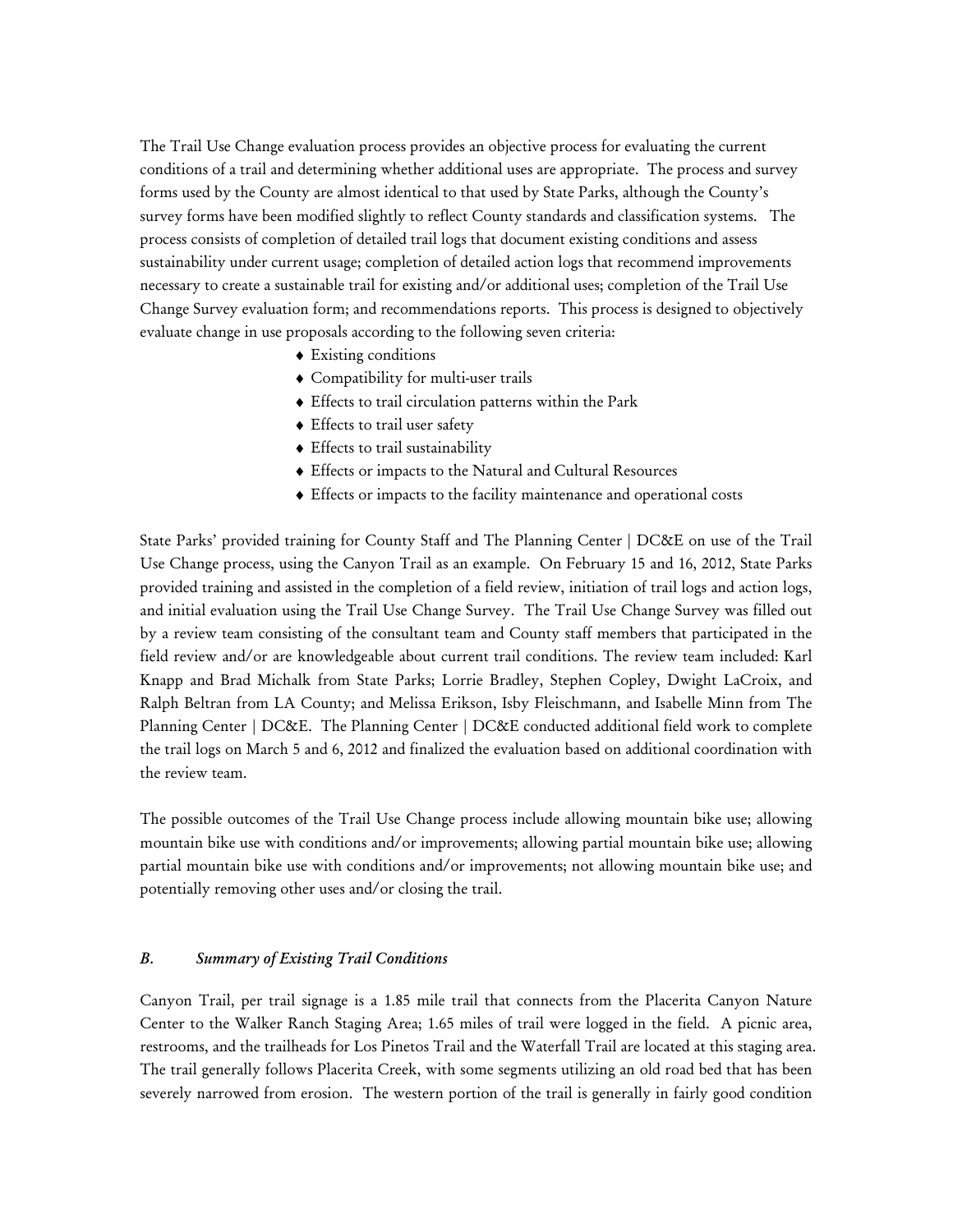with even grades, yet includes two in-creek crossings and is entrenched in many locations. In addition, a small section of the trail is located within the creek bed. The eastern portion of the trail includes steeper grades and more substantial erosion.

## **Baseline information**

- ♦ **Existing trail connections:** Waterfall Trail, Los Pinetos Trail, Manzanita Trail, and Hillside Trail (all trailheads within Placerita Canyon Natural Area)
- ♦ **Adjacent open space:** Forest Service, Disney property
- ♦ **Allowed uses:** hiking, equestrian
- ♦ **Level of Use**: High use, including docent-led school groups from the Nature Center
- ♦ **Parking:** Parking is available at the Nature Center. The Walker Ranch Staging Area is currently closed to parking.
- ♦ **Tread:** Natural, 42 to 48 inches wide in most areas
- ♦ **Special Status Species with ranges bisected by trail:** Slender-horned spineflower (*Dodecahema leptoceras*), Palmer's grapplinghook (*Harpagonella palmeri*), California Orcutt grass (*Orcuttia californica) 2 ;* Hammond's twostriped garter snake (*Thamnophis hammondii)*, yellow warbler (*Setophaga petechia*), and spotted owl (*Strix occidentalis occidentalis) 3*
- ♦ **Sensitive communities bisected by trail:** Southern Riparian Scrub and Southern Sycamore Alder Riparian Woodland4

#### *C. Findings*

This section summarizes findings and considerations of the evaluation based upon the existing conditions noted above. Additional information regarding existing trail conditions is provided in this section as it relates to considerations and findings.

> ♦ **Potential Connectivity.** There is not a route from the Nature Center to Los Pinetos Trail which currently allows mountain bikes. Los Pinetos Trail is located both within the Natural Area and within US Forest Service jurisdiction, where mountain biking is an allowable use. Los Pinetos connects to other Forest Service trails where mountain bikes are allowed. Currently, mountain bikers must park on an unimproved shoulder along Placerita Canyon Road outside of the Walker Ranch staging area (closed to vehicular traffic) or park at the Nature Center and ride along Placerita Canyon Road to the trailhead; Placerita Canyon Road is a two-lane road with no bike lanes and limited shoulders. Opening the Canyon Trail to mountain bikes would

 $\frac{1}{2}$ <sup>2</sup> Based on review of CNDDB, April 2012

<sup>&</sup>lt;sup>3</sup> Based on Placerita Canyon Interpretive Master Plan, May 2010 prepared by The Acorn Group in collaboration with General Graphics Exhibits, page 10.

<sup>4</sup> Based on review of CNDDB, April 2012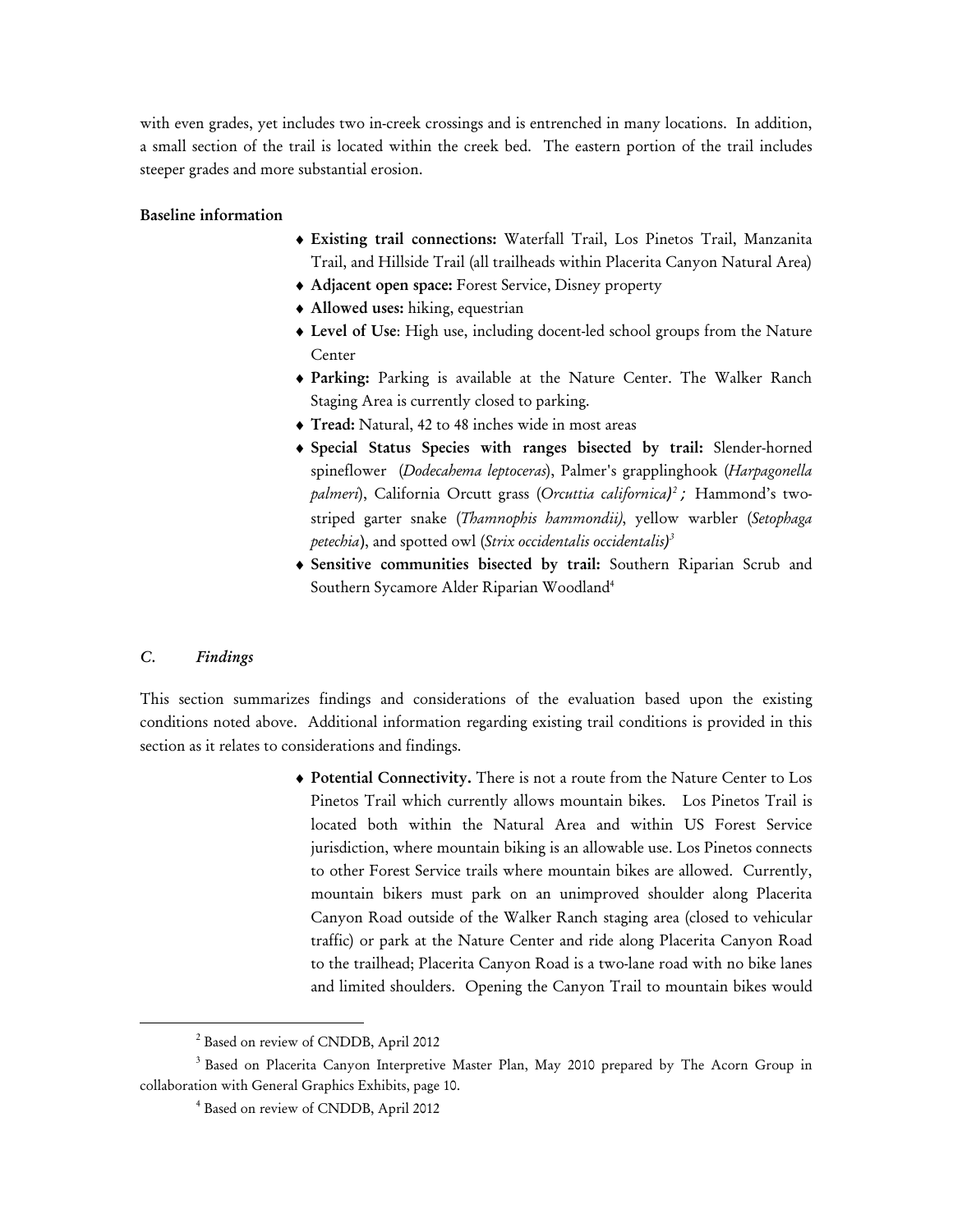allow mountain bikers to park at the Nature Center and connect to Los Pinetos and other mountain bike accessible trails with improved safety.

- ♦ **Soil and Erosion.** The trail bed is comprised entirely of natural tread. Natural soils are primarily sandy with a partial soil profile (64 percent of trail), with sections of sandy soil near the creek (9 percent) and rocky soil in the steeper sections to the east (24 percent). Based on the survey, 82 percent of the trail is mildly entrenched (typically less than 6") and it is estimated that there has been over 500 cubic yards of soil loss from the trail tread surface. The main factors in erosion appear to be sections that are too steep for the high level of use (eastern section of trail), and level areas in the Canyon where outslope cannot be maintained.
- ♦ **Creek Crossings.** The trail crosses directly through the creek bed in two locations and a small portion of the trail occurs within the creek bed itself.
- ♦ **Sight distance.** With brushing and proper maintenance, sight distances are acceptable in most locations. There are three areas for which pinch-points or similar features are recommended to improve site distances should mountain bikes become an allowable use.
- ♦ **Passing Space.** The tread width is 42 to 48 inches wide in most areas, and there is generally room to step off trail as needed to allow for passing or adequate site distance to see other users approaching narrow sections and employ common trail etiquette.
- ♦ **Facilities and Maintenance.** Increased use of the trail and the Nature Center from mountain bikes will put an additional burden on County Parks for maintenance needs and may require additional law enforcement patrols to ensure user compliance.

#### *D. Potential Trail Modifications if Bicycle Use is Allowed*

- ♦ **Pinch Points.** Pinch points will need to be established in three areas to slow speeds and accommodate for short sight distances. Pinch points, also known as choke points, trail anchors, or technical trail features, are established by strategically placing large objects such as rocks or logs to narrow a trail, requiring mountain bikers to slow down in order to navigate the objects. The objects should be offset from each other so as to appear narrow from a distance, yet continue to allow for adequate tread width.
- ♦ **Walk Zone.** A portion of the Canyon Trail closest to the nature center is used extensively by school groups. A *walk zone* should be considered to prevent conflicts between trail users and docent led school groups. This could be accomplished by placing step overs within the area used by the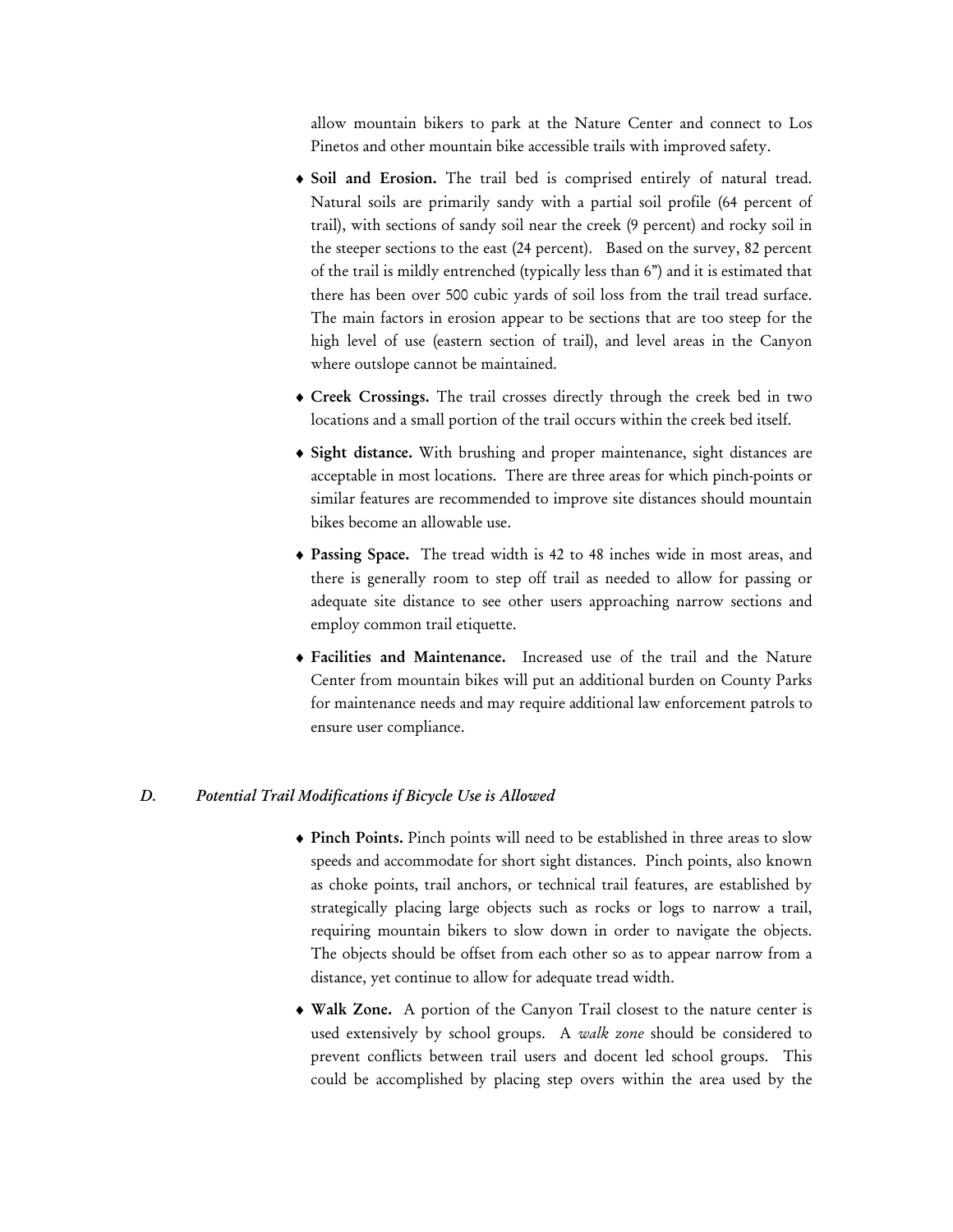school groups. The step overs will require cyclists to dismount to lift their bicycle over the step over.

In addition, it is recommended that additional signage be installed to warn trail users that the trail is heavily used by students and other docent-led groups.

# *E. Other Trail Modifications to Consider for Trail Sustainability for All Users*

- ♦ **Trail reconstruction**. Basic trail reconstruction is recommended along much of the trail to remove berms and correct outslope. Material for reconstruction is generally available in the form of berms and slough areas.
- ♦ **Turnpikes.** The construction of turnpikes is recommended in areas for which trail reconstruction is not adequate to address entrenchment. These sections are generally located in the western portion of the trail where there is little to no side slope.
- ♦ **Trail re-routes.** Re-routes of the trail are recommended in three areas to improve sustainability and/or trail safety, and may be considered in several other areas in order to avoid turnpikes. Trail reroutes should be designed to avoid impacts to cultural resources and natural resources, including special status species and sensitive habitats.
- ♦ **Reinforced Trail.** A re-route should be considered for the long, steep section of trail that ascends from the creek towards the oil seep. However, if this is not possible due to cultural and natural resources and/or property boundaries, this section of the trail should be reinforced with rock rip rap or similar materials.
- ♦ **Armored drainage crossings.** Many drainages cross the trail and cause erosion. Armored drainage crossings should be constructed using rock rip rap at the location of these drainages.
- ♦ **Creek Crossings.** Currently, trail users are required to cross through the creek in two locations to continue on the trail. Two creek crossings should be constructed to allow trail users to use the trail without entering the creek. In addition, a small segment of the trail is located within the creek bed due to a rock face. A raised trail or puncheon should be constructed to raise the trail out of the creek bed.

## *F. Additional Considerations*

County staff and The Planning Center | DC&E has utilized State Parks' Trail Use Change Process to assess the existing conditions of the Canyon Trail, review the trail's current condition and sustainability, determine if additional use is potentially viable given existing conditions, and to determine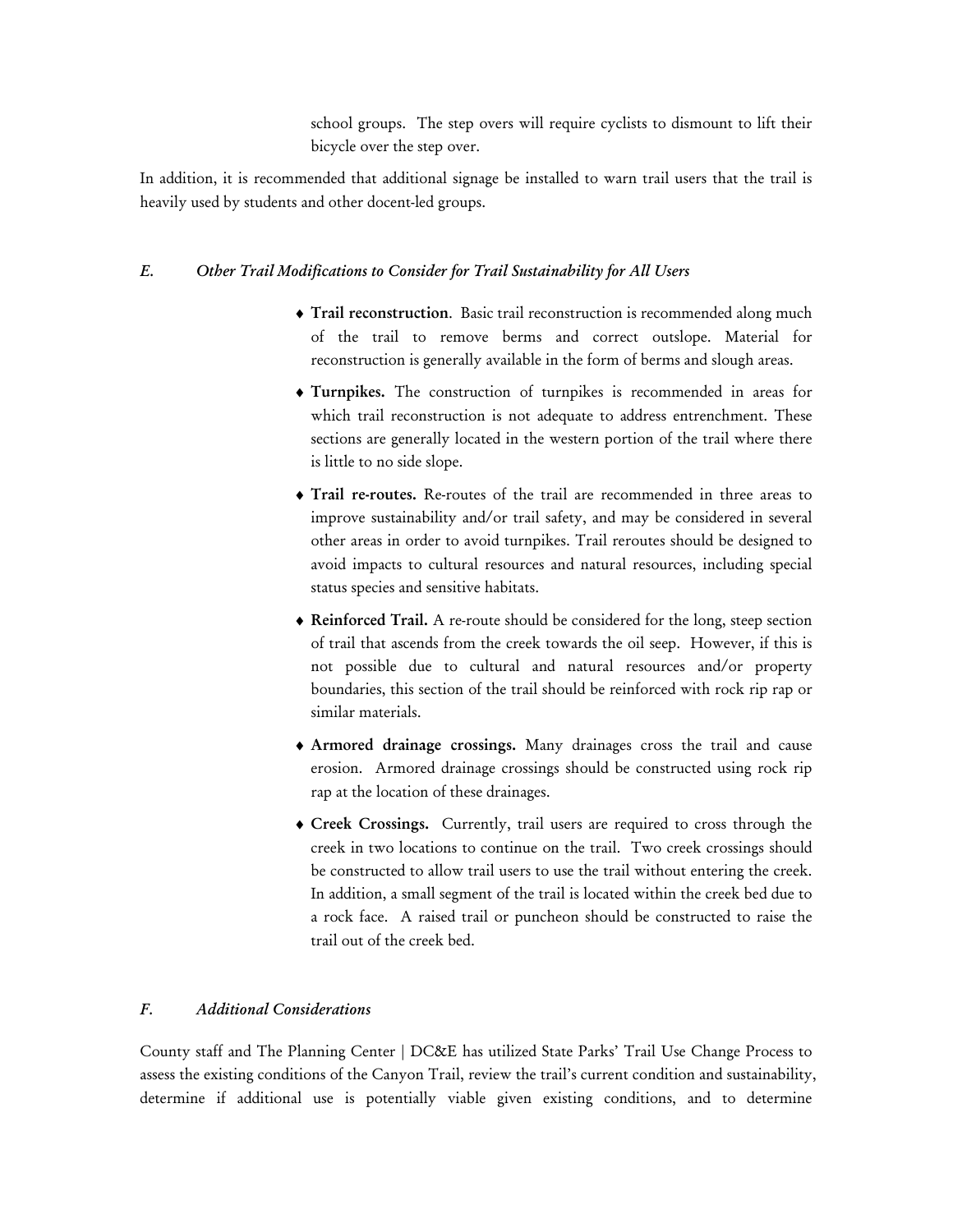modifications that would be necessary to allow mountain bikes to use the trail. In reviewing the trail's existing condition and evaluating the potential for additional use, several related items were identified that need further consideration and resolution by the County. Resolution of these considerations will inform the findings of this evaluation and the County's final decision on next steps.

- ♦ **Purpose of Trails.** The purpose of State Parks' trails is to provide opportunities for visitors to experience parks, while protecting the natural resource. The County provides trails for recreation, which is a different mandate and could result in different evaluation mandates.
- ♦ **Different Practice for Natural Areas.** Prior to making any recommendations, the County must consider the intent of trails within Natural Areas. It is possible that the practice for trails within Natural Areas differs from the policies for recreational trails located in other County Parks. The Trails Manual 2011 points to access and recreation as the two general purposes of County trails: "Trails offer multiple recreational opportunities to County residents and visitors, providing access to open space and related natural resources, and facilitating exercise, outdoor education, and opportunities to explore new environments." (Trails Manual 2011, page 1-1).
- ♦ **State Parks Consistency**. Placerita Canyon Natural Area is a unique Natural Area as it is the only Natural Area that is a State Park managed by the County. The County's operating agreement with State Parks requires that rules and regulations adopted by the County must conform to and be consistent with the rules and regulations adopted by State Parks. State Parks typically allows mountain biking on their trails.
- ♦ **Maintenance Thresholds.** The level of acceptable trail conditions is a key consideration when determining the sustainability of a trail and recommended improvements. County staff should consider the conditions that are acceptable for County trails. Levels of entrenchment, frequency of social trails, and desired condition of drainage crossings should be determined.
- ♦ **Speed Limit.** There are currently no speed limits on trails. The County relies on County Code which requires reasonable and prudent speed based on conditions and to protect people and property. Given the amount of foot traffic on Canyon Trail and the significant number of school-age children, establishing and posting a speed limit would address safety concerns. A speed of 15 mph is recommended which is consistent with posted speed limits in several other park systems.
- ♦ **As-Is Assessment; Policies and Standards for Existing versus New Trails, and for Different Uses.** Assessing trails in their current conditions ("as is" assessments) may lead to determining that a trail is not sustainable and that use or uses should be removed. Given the County's commitment to multiuse trails, the County should consider whether it would remove all use or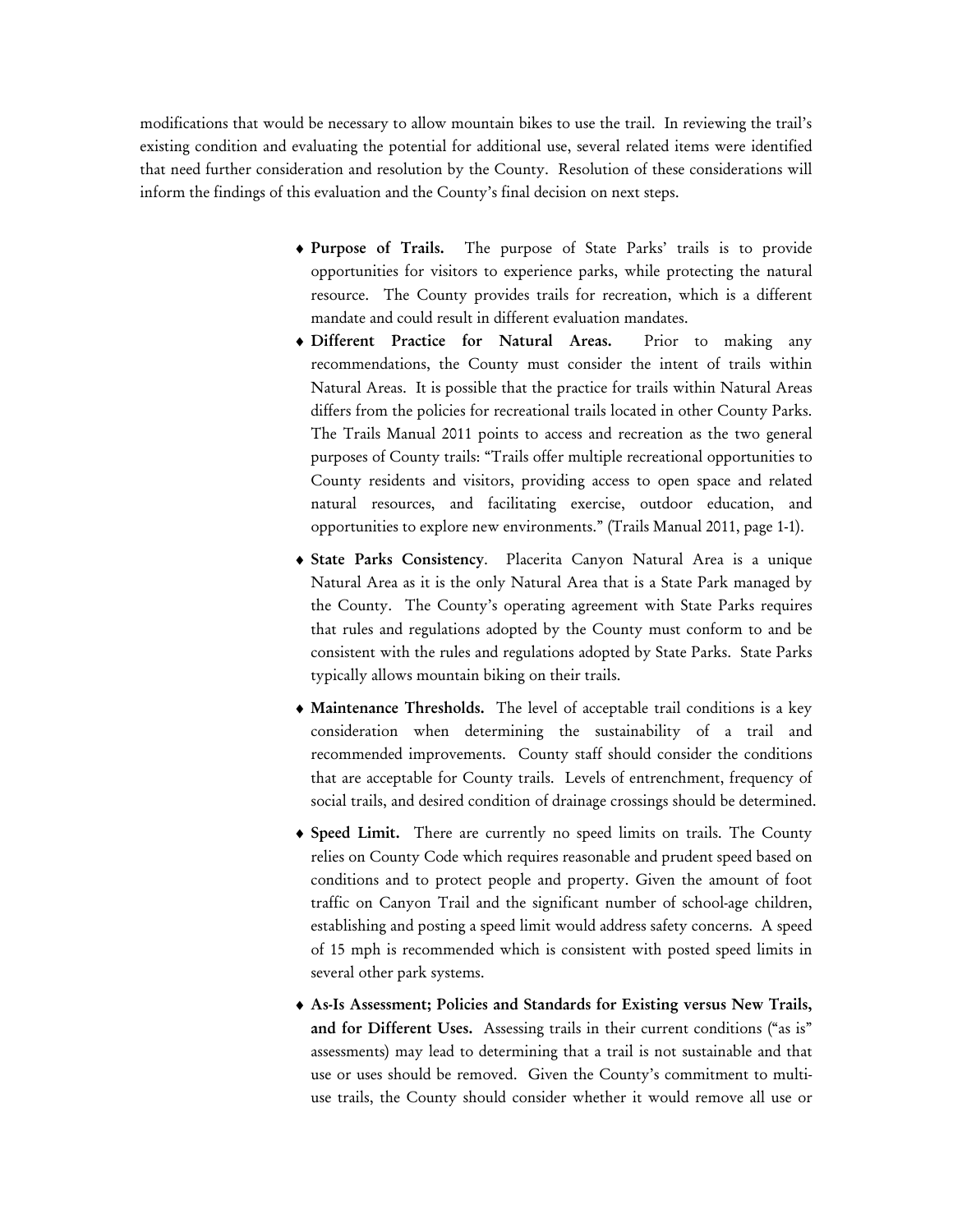select incompatible uses to be removed. If the latter approach is selected, the County will need to consider how standards for existing trails differ from standards for new trails (identified in the Trails Manual 2011), and consider how criteria for equestrian, bike and pedestrian use may differ. State Parks' criteria are identified in their Checklist for Low- Conflict Multi-Use Trail Design.

# *G. Recommendation and Implementation*

Consideration was given to the above stated Potential Trail Modifications and Additional Considerations. The recommendation, contingent on the addition of pinch points, signage, erosion control measures, and other improvements, is to allow mountain bikes on Canyon Trail.

The County will need to review the needed improvements, determine costs and funding for the needed improvements, prioritize those needed for safety, determine what work can be done by County staff (assuming hand tools and limited mechanical means) and what will need to be contracted out due to technical needs or inaccessibility of the area needing improvements. The Canyon Trail cuts through special status species' habitats. Avian nesting surveys will be necessary to identify nesting sites which may impact when construction can occur. The County could consider feasibility of implementing alternating days of use, different hours of use, one way travel, and/or seasonal closures. Enforcement is the key aspect of this approach; these are only viable options if adequate staffing is available to enforce these management options. It is also suggested that the County track incident reports, whether formally filed or informally conveyed to staff or docents, in order to evaluate any potential negative impacts from allowing this additional trail user group.

Safety items needed before mountain bikes are allowed on the trail include items such as:

- Installing signage
- Installing small pinch points
- Additional trail signage to identify slow speed zones

Other items to consider for trail sustainability regardless of user group:

- Re-grading trail to remove rills and erosion channels
- Re-contouring trail tread and shoulders to provide proper cross slope for drainage
- Revegetating user created trails (social trails)
- Basic trimming of vegetation
- Armoring drainage crossings
- Protecting the oil seep
- Minor rerouting of trail to address abrupt grade change
- Reviewing trail and removing potential tree hazards upslope from trail (not noted in the trail logs but observed in the field)
- Installing railing